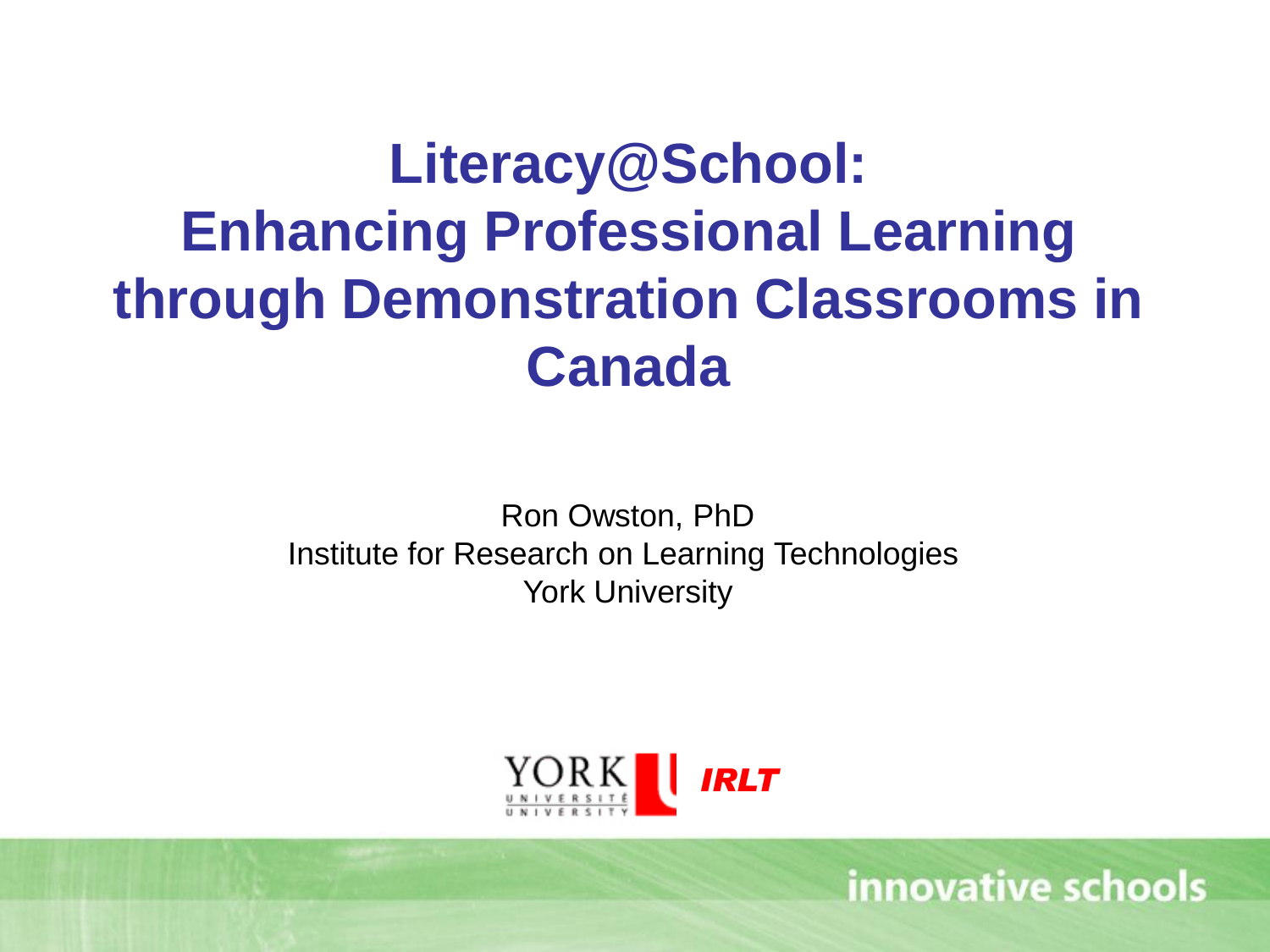# **What is Literacy@School?**

- Multi-school initiative of the York Region District School Board (YRDSB) in Ontario, Canada
- Central aim to enhancing literacy instruction by using powerful digital tools in demonstration classrooms throughout the district



• A "classroom without walls"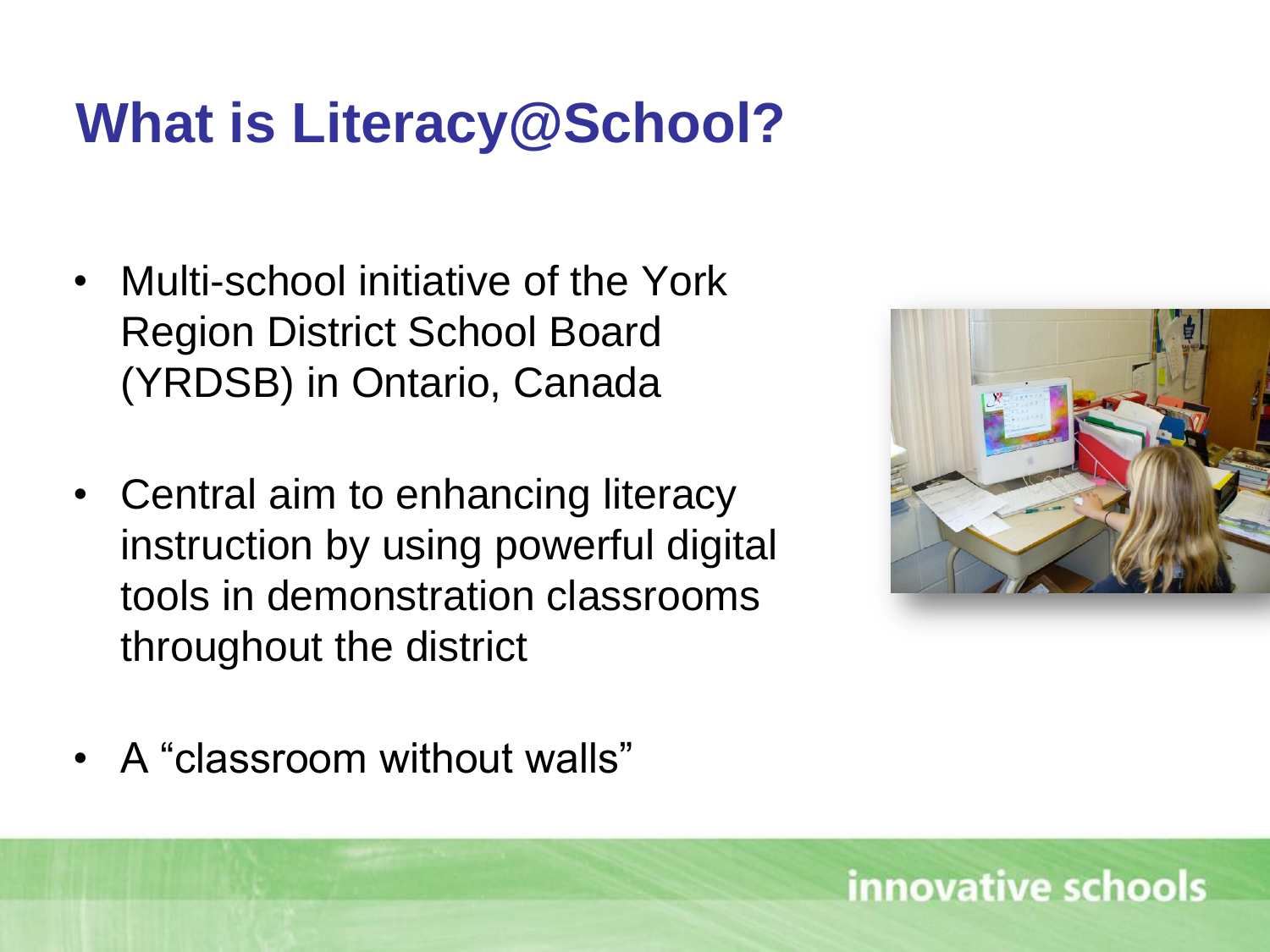## **Canadian context**

- Education is solely a provincial responsibility
- Ontario Ministry of Education established target of having 75% of Grade 6 students reach the provincial standard on reading and writing assessments
- Literacy and numeracy secretariat created
- L@S in one of several initiatives aimed at helping YRDSB students reach the objective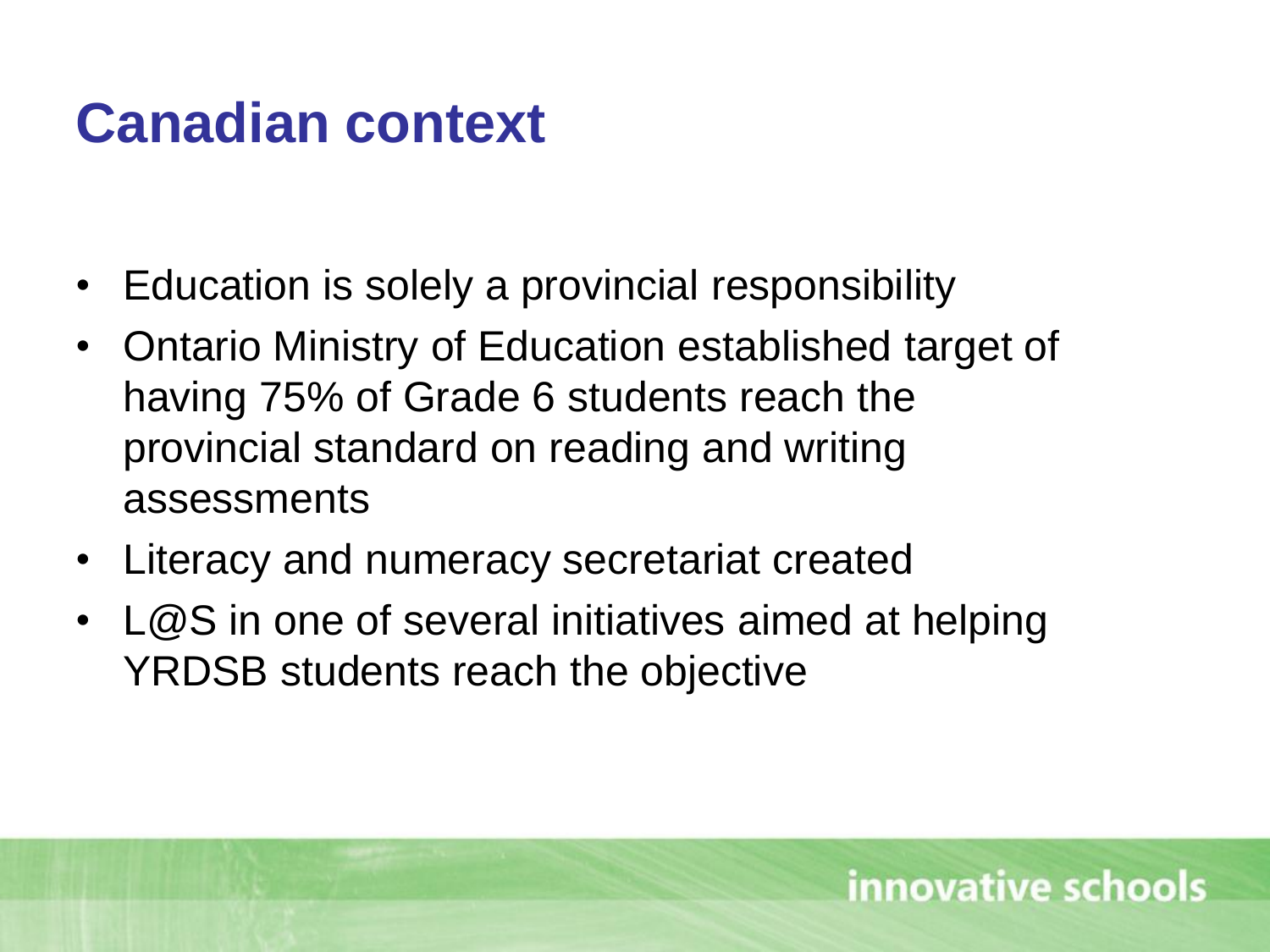### **Theory of action…**

**Train and support skilled "demonstrations teachers"**

**Invite other teachers to observer virtually or in-person in their classrooms**

**Encourage teacher follow-up**

### **Change**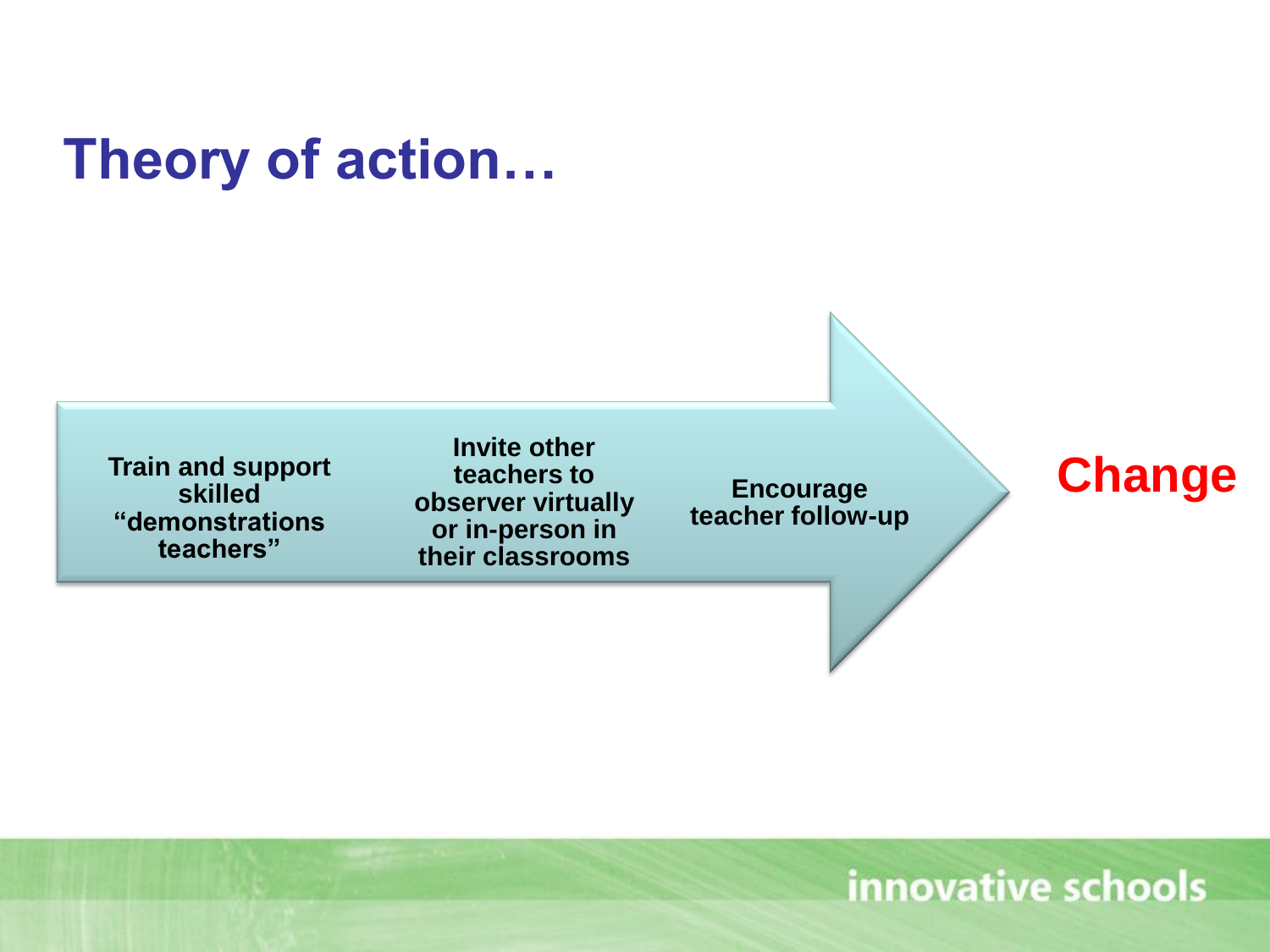## **Teacher professional development**

- Teachers selected for best practice literacy teaching skills
- Ability to articulate their practice
- Technology not a prerequisite
- 3 daylong sessions/yr and release time

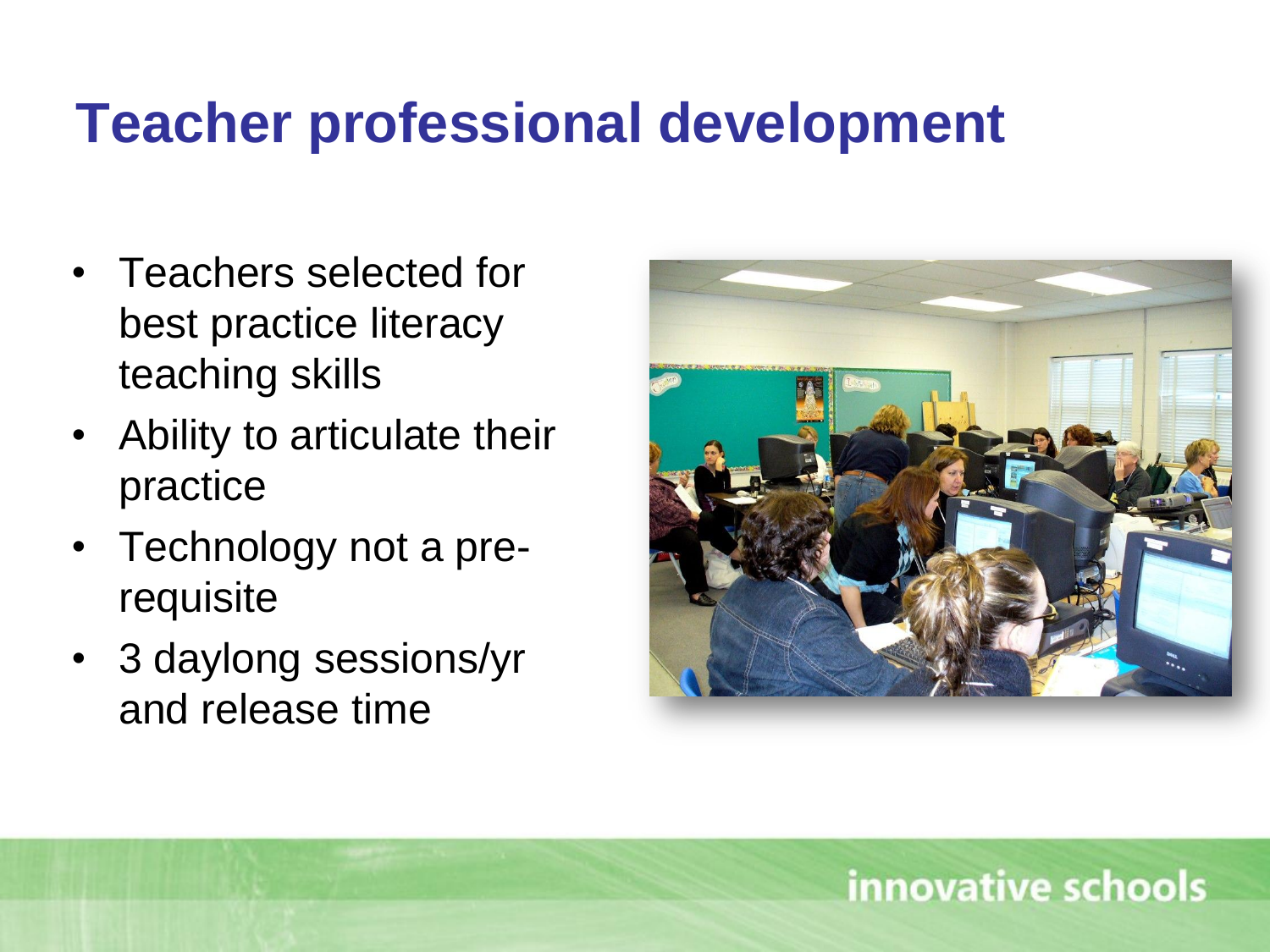### **Virtual visits**

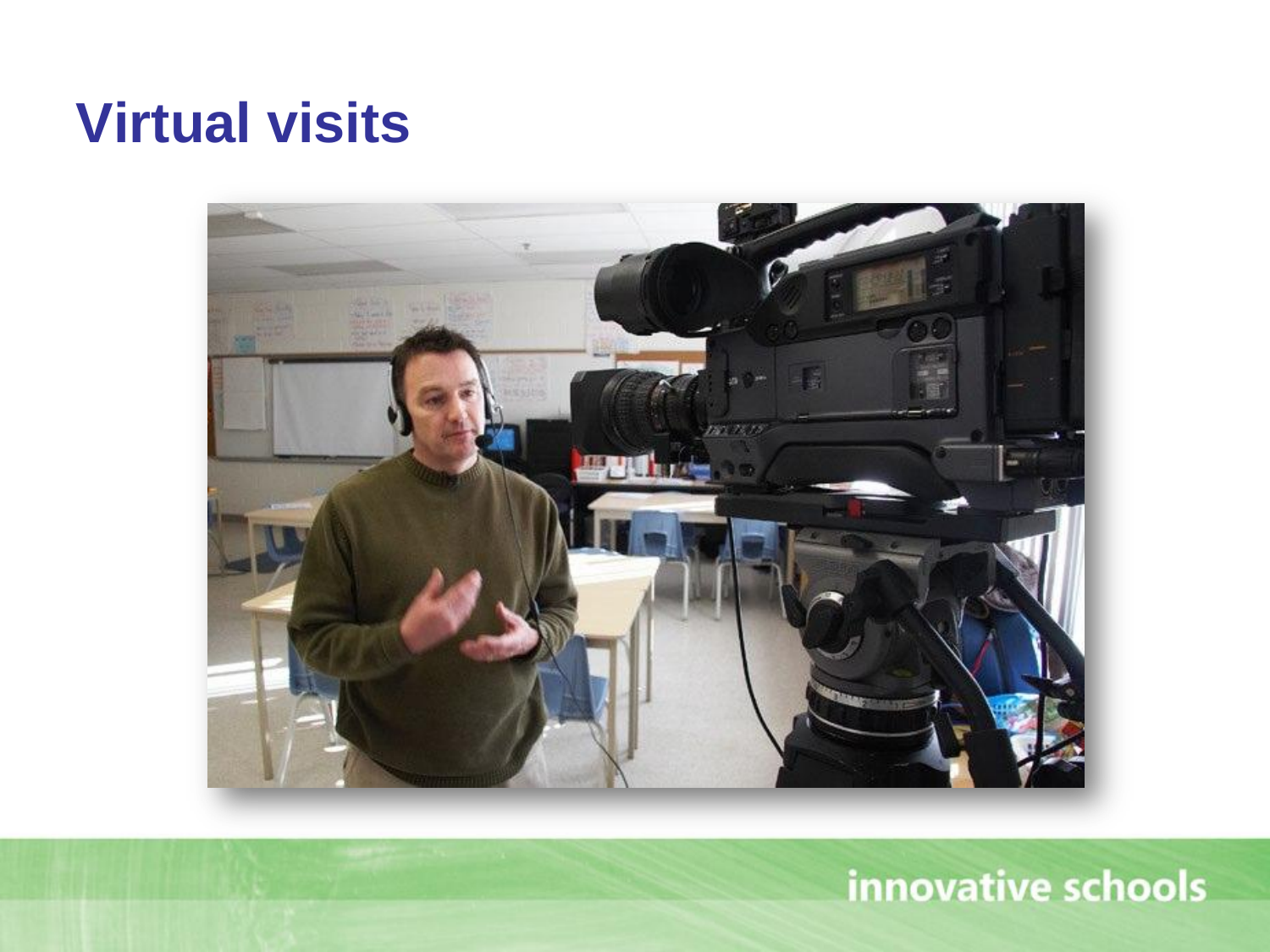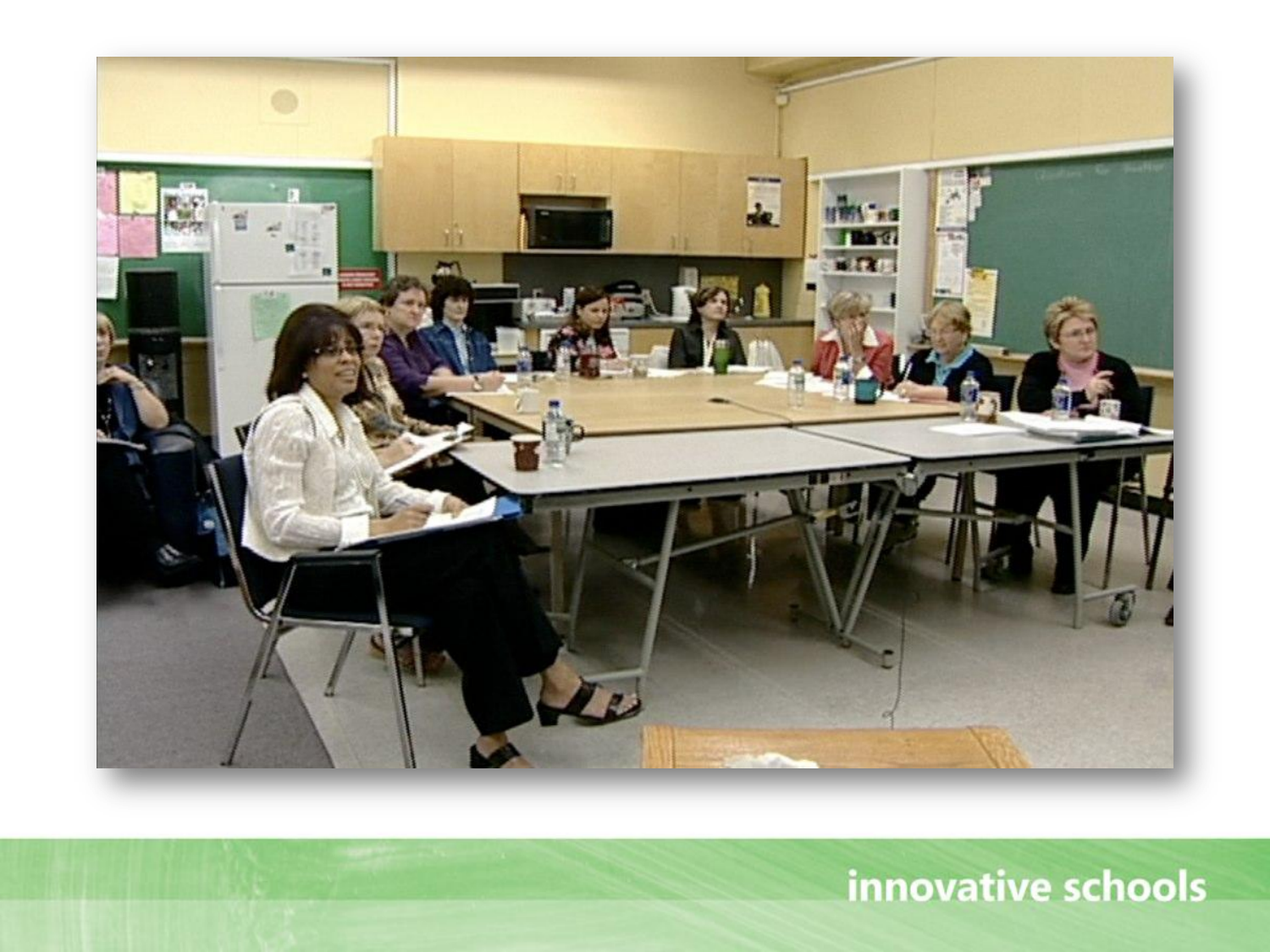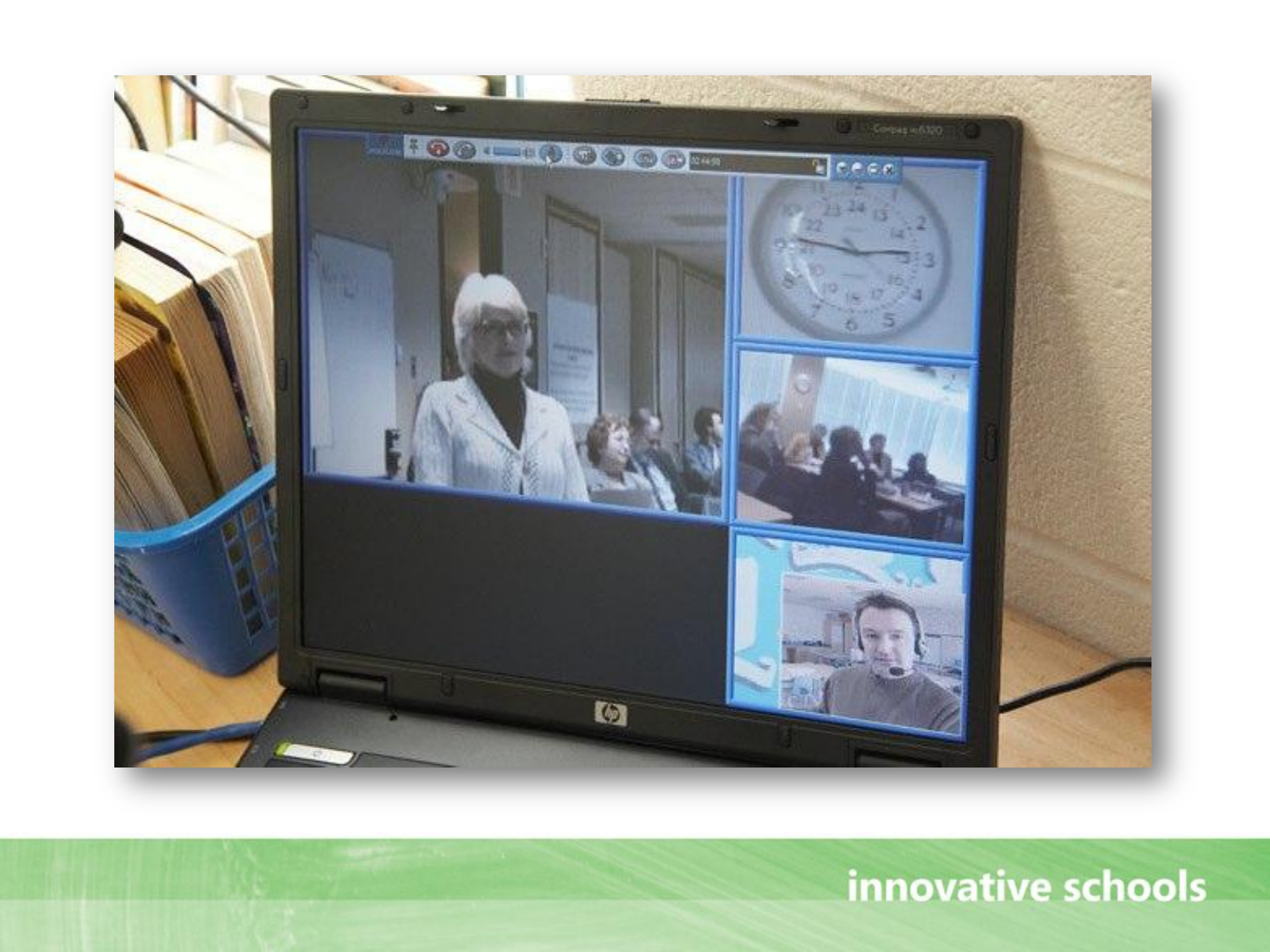## **Outcomes at end of 3rd year: Program**

- Realization that professional practice does not change by one-off visits to demonstration classrooms
- L@S integrated into other professional development programs across the school board

innovative schools

• Expanded to more teachers, higher grades, numeracy skills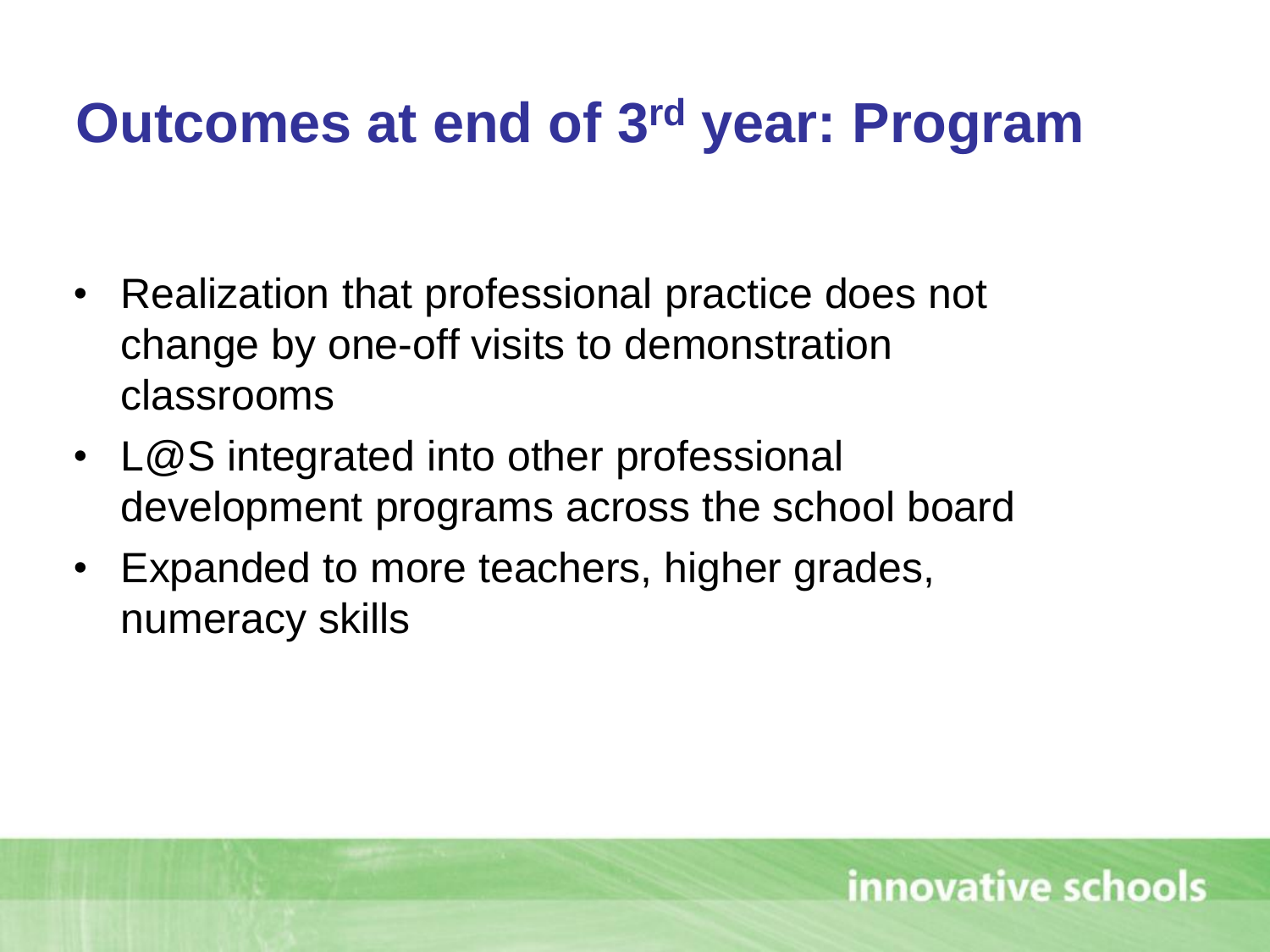### **Outcomes at end of 3rd year: Teachers**

- Classrooms became more constructivist, learnercentered, greater use of technology than previously
- Shift in teacher conversations away from the technology tools per se to focus on the tools' role in learning and instruction
- Literacy instruction: guided reading and shared reading, questioning for inference development, the use of technology to support multi-modal learning and multimedia artifact creation, relating instruction to students' lived experiences, and the critical study of media representations.

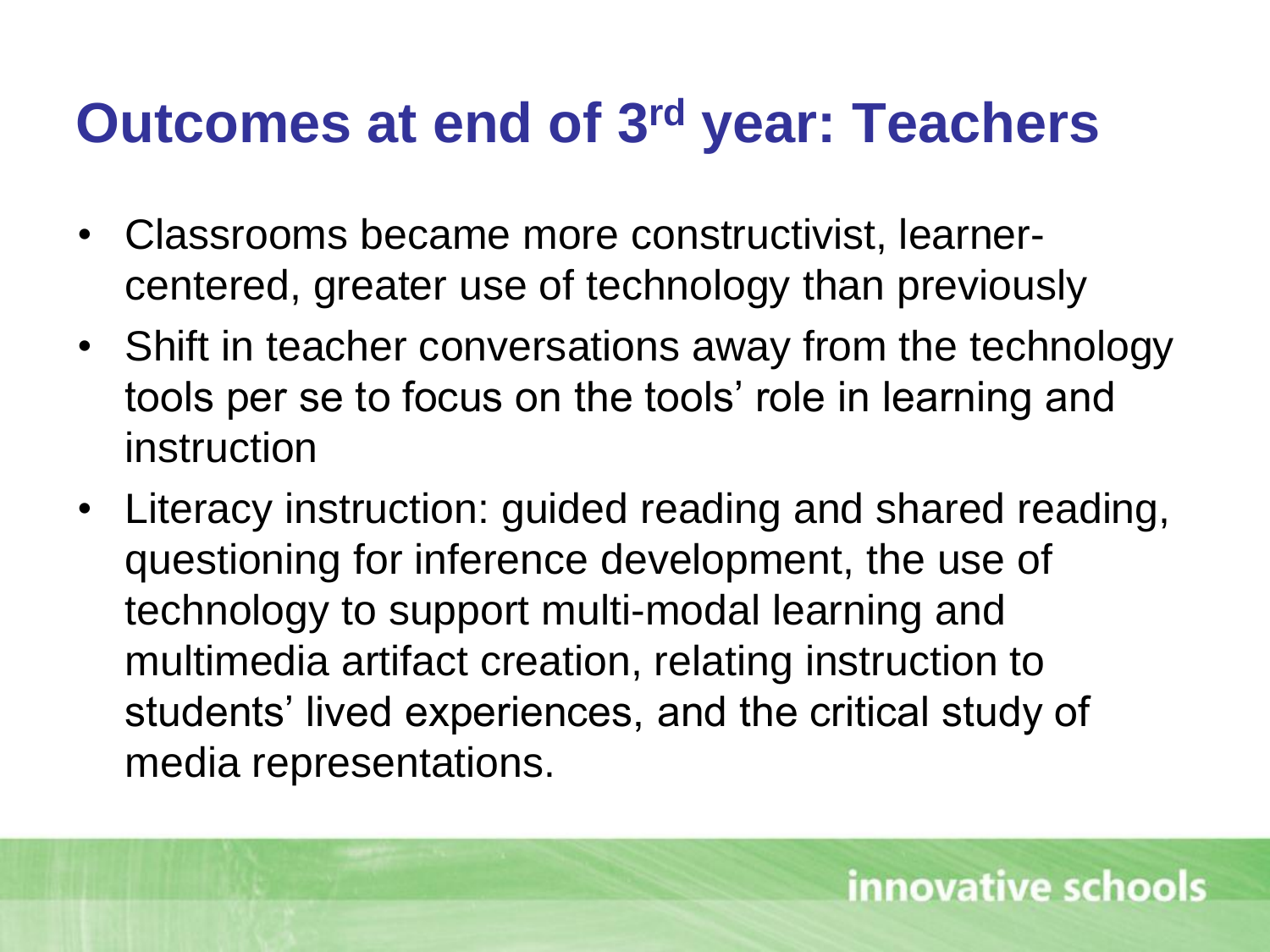## Examples of student projects

- A body project, in which students worked in teams researching and writing about a chosen body system (e.g. the circulatory system) and then worked with other teams to show how the systems were interrelated.
- A graphic novel project, involving the team creation of storyboards followed by the use of graphic novel creation software to develop the project.
- Reading and responding to stories in Moodle

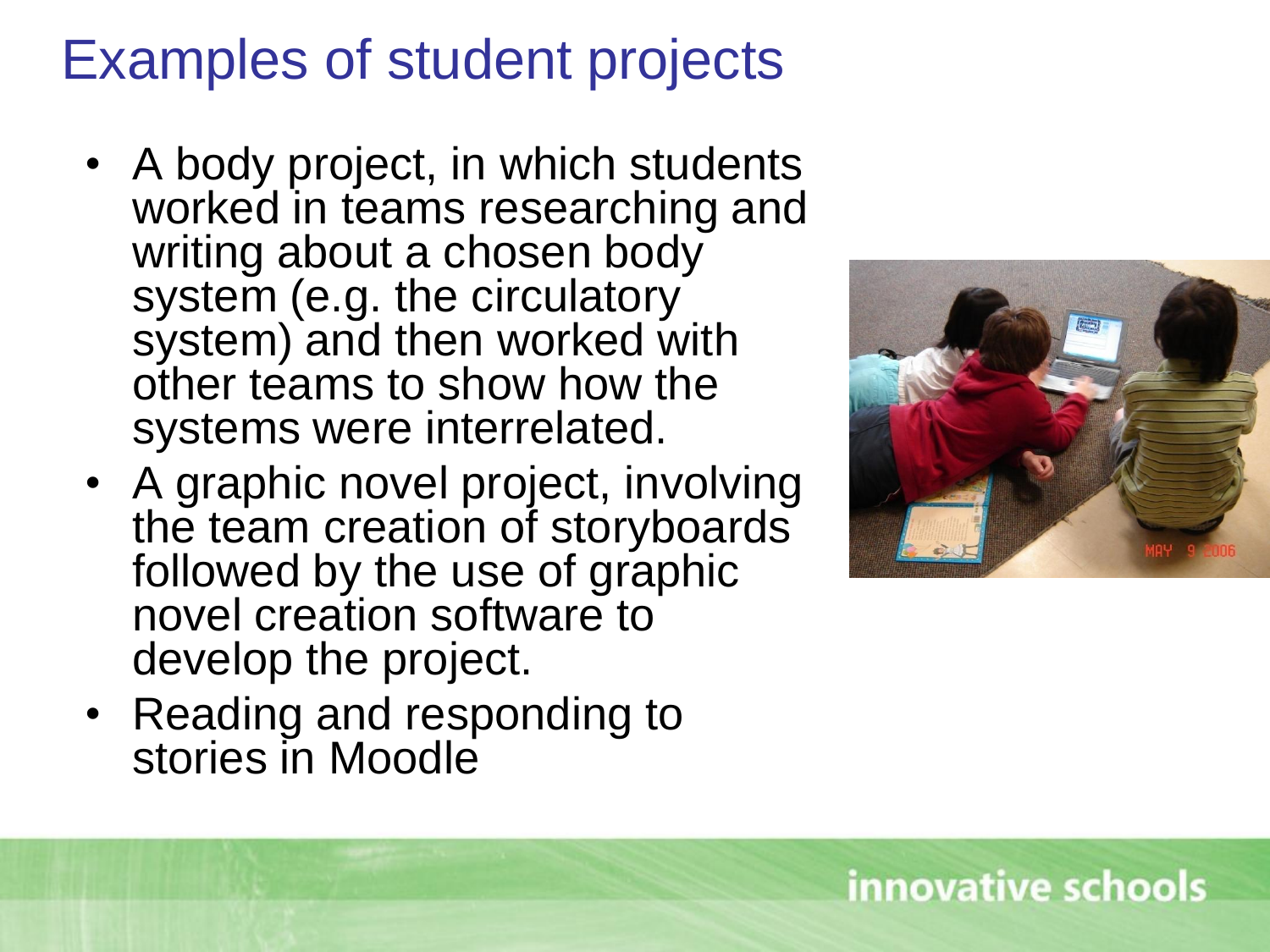## **Other student projects**

- A French language project in which students created a short play.
- A music video project, in which students created a music video as part of the music and literacy curriculum, developing storyboards, choreographing dance moves, and editing the digital video.
- Various science projects researched on the web, and presented to the class using PowerPoint.